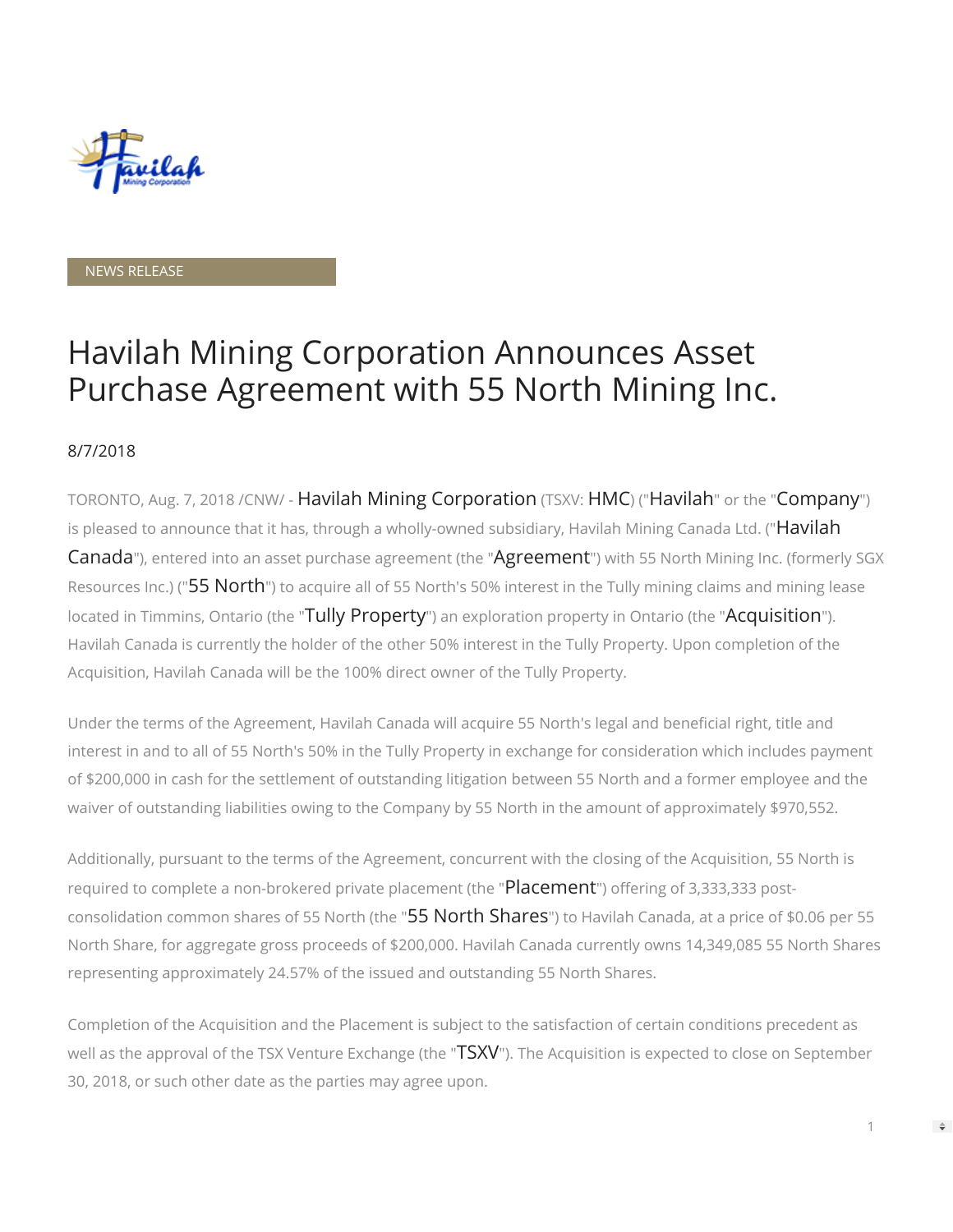## ABOUT HAVILAH

Havilah Mining Corporation is a junior gold producer that owns the True North mine and mill complex ("True North") currently processing historic tails. In addition to operating True North in Bissett, Manitoba, Havilah owns approximately 43,600 hectares of land surrounding the 40 hectare package that True North is located. Havilah believes their land package is a prime exploration opportunity to create a mining district with a central milling facility. Also, the company owns the Tully project in Timmins, Ontario. The Company will focus on both organic growth opportunities and accretive acquisition opportunities in North America.

## ON BEHALF OF THE BOARD OF DIRECTORS

Blair Schultz Chairman and Interim President and Chief Executive Officer

Neither the TSXV nor its Regulatory Services Provider (as that term is defined in the policies of the TSXV) accepts responsibility for the adequacy or accuracy of this news release.

## CAUTIONARY STATEMENT REGARDING FORWARD LOOKING INFORMATION

This press release may contain forward-looking statements. Often, but not always, forward-looking statements can be identified by the use of words such as "plans", "expects" or "does not expect", "is expected", "budget", "scheduled", "estimates", "forecasts", "intends", "anticipates" or "does not anticipate", or "believes", or describes a "goal", or variation of such words and phrases or state that certain actions, events or results "may", "could", "would", "might" or "will" be taken, occur or be achieved. This press release may contain forward-looking statements. Often, but not always, forward-looking statements can be identified by the use of words such as "plans", "expects", or "does not expect", "is expected", "budget", "scheduled", "estimates", "forecasts", "intends", "anticipates" or "does not anticipate", or "believes", or describes a "goal", or variation of such words and phrases or state that certain actions, events or results "may", "could", "would", "might" or "will" be taken, occur or be achieved.

All forward-looking statements reflect the Company's beliefs and assumptions based on information available at the time the statements were made. Actual results or events may differ from those predicted in these forwardlooking statements. All of the Company's forward-looking statements are qualified by the assumptions that are stated or inherent in such forward-looking statements, including the assumptions listed below. Although the Company believes that these assumptions are reasonable, this list is not exhaustive of factors that may affect any of the forward-looking statements.

Forward-looking statements involve known and unknown risks, future events, conditions, uncertainties and other

 $\Rightarrow$ 

 $\mathfrak{I}$